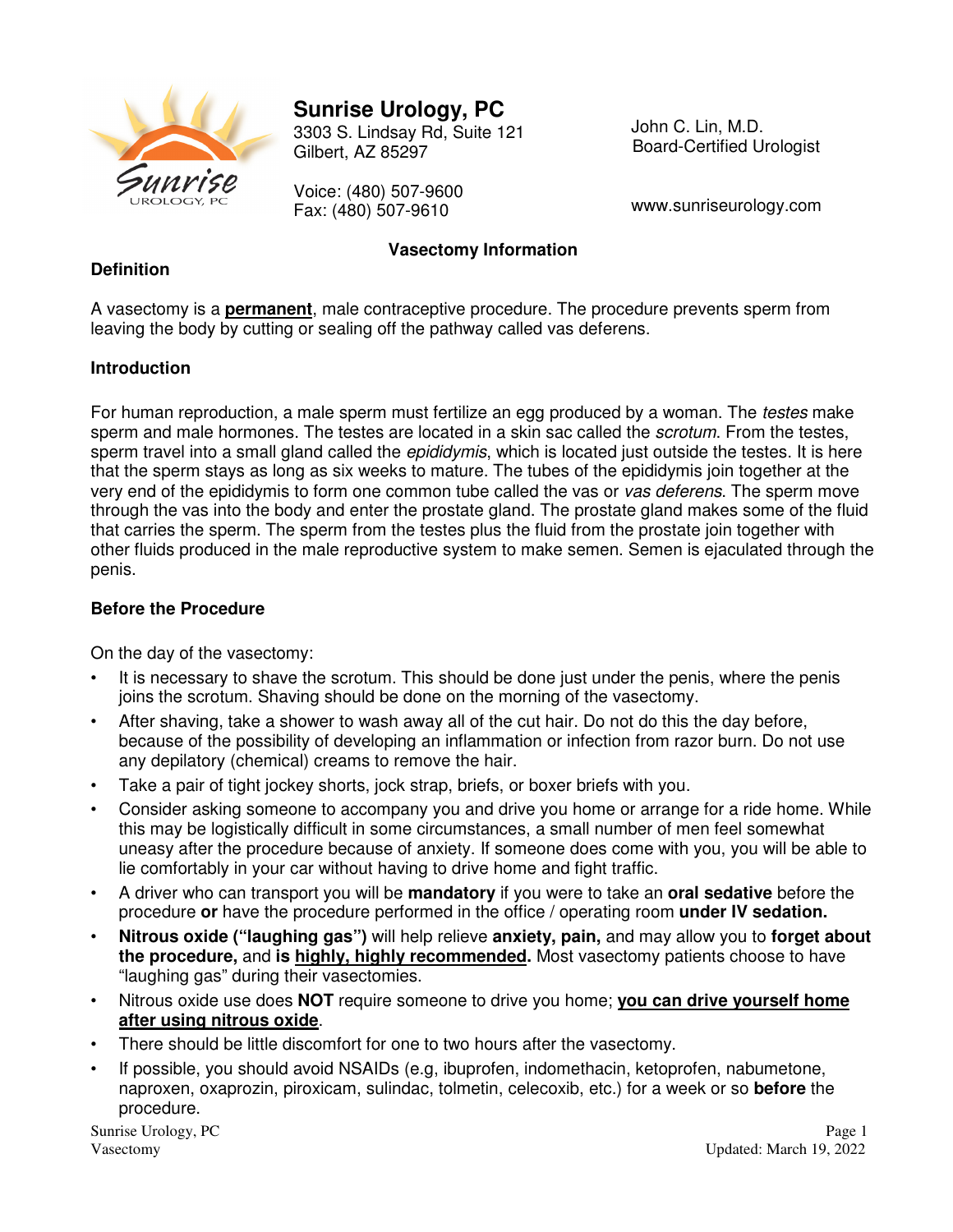## **The Procedure**

This is typically performed in the **OFFICE**. You are **lying on your back** with the legs **straight** during the procedure. A no-scalpel vasectomy starts by anesthetizing (numbing) a small area of the scrotum using local anesthetic.



The doctor typically makes **ONE** very small opening under the penis on the scrotum. The small opening is made with a special tool that punctures the skin rather than cutting it. This **no-scalpel** technique allows quicker healing and less bleeding.

The entire procedure is performed through **ONE** small opening.

The doctor is able to move each vas deferens to the small opening and **seal** the ends using heated cautery (a type of burning that forms scar tissue).

By obstructing the channel, sperm no longer can move into \*ADAM. the prostate and, therefore, infertility results.

Your doctor also will "**cover**" or "**bury**" one side of the vas with a suture tie (this is called a "fascial interposition").

The procedure usually takes less than **10** minutes. Patients get up and leave the procedure suite immediately afterwards.

#### **After the procedure**

- Go home immediately and get off your feet. Stay off your feet for a couple of days. It is **NOT** absolutely essential to stay bedridden for the next two days, but added motion and movement creates increased chance for swelling of the scrotum and wound.
- Use ice packs to keep the swelling and bleeding to a minimum. Ice packs for the first 36 hours are very helpful for pain relief. **Frozen zip-lock bags of peas or corn** can be thawed and refrozen and provide a very soft, pliable method of applying ice packs to the scrotum. Usually 15 minutes on and 15 minutes off works well and keeps the swelling down.
- Wear a scrotal support, briefs, or boxer briefs to provide some pressure, which will help reduce bleeding and swelling.
- For discomfort, doctors usually recommend an over-the-counter, non-aspirin pain reliever.
- Narcotics are rarely indicated or needed after vasectomy. If you are not moving around, it should not be too uncomfortable.
- You should take all medications as prescribed by your physician.
- Do not engage in sexual relations for 1 week. Full recovery usually takes place within 1 week.
- We will provide you with discharge and semen analysis information/instructions on the day of the procedure. **You typically do NOT have to return to the office after your procedure.**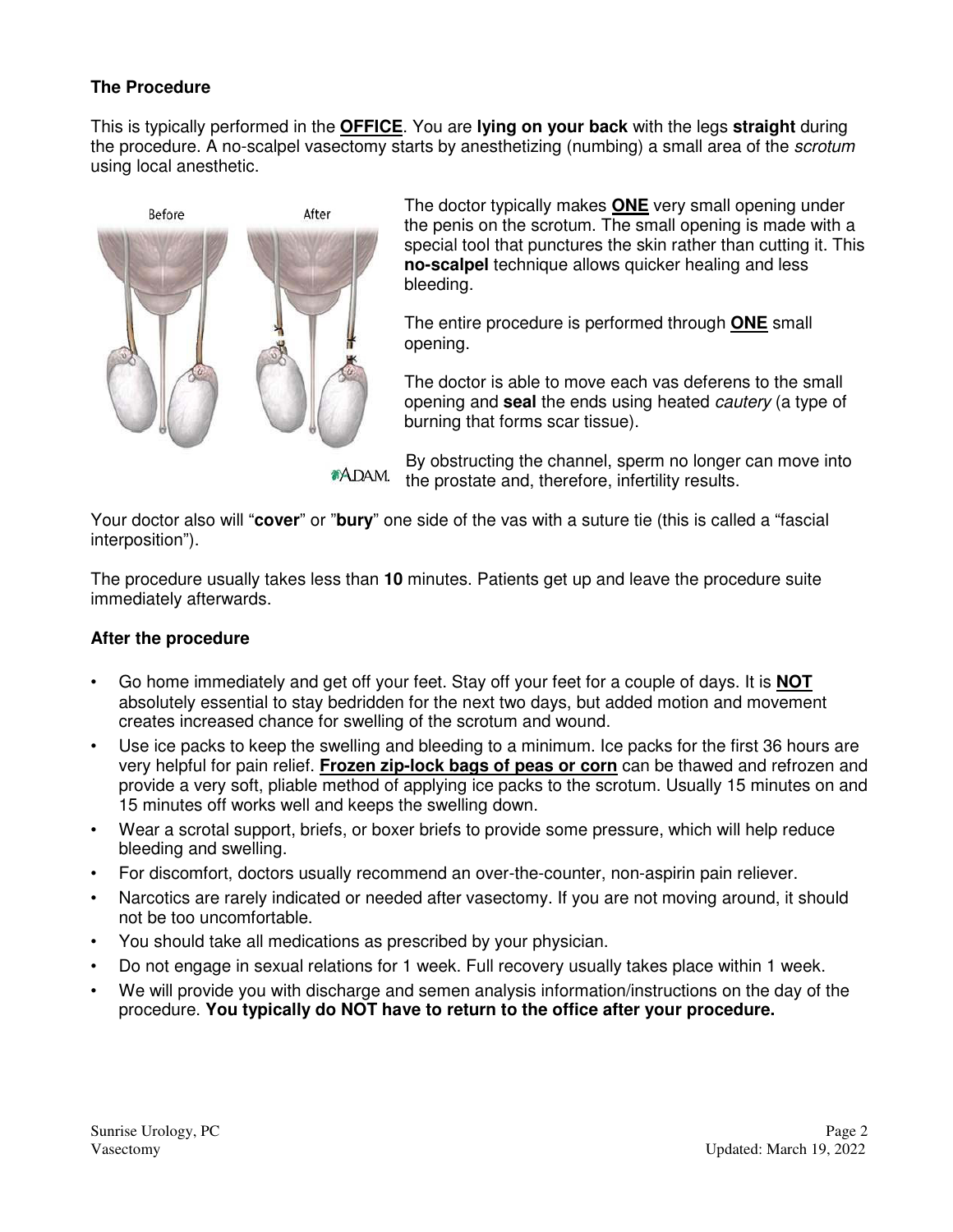#### **Risks and Complications**

The procedure does have risks. As with any surgery, simple or complicated, there is a chance of bleeding, pain and infection. Despite precautions, complications from vasectomy do occur.

Pain. Some patients will have discomfort in their wound. And some people will have discomfort for a period of time in their testes. This is due in part to back pressure that builds up, because the sperm cannot get out. For almost all of these cases, the pressure in the testes causing the sensitivity finally subsides.

Sperm granuloma is another possible cause of pain. This is caused when sperm find their way out of the blocked end of the vas. This cannot be prevented in some circumstances and the sperm that are released into the tissue are irritating and cause a small nodule. These nodules usually resolve in time as the body seals them off but can persist and can be painful. On rare occasions, a sperm granuloma needs to be removed. This procedure is similar to the vasectomy.

Fortunately, these complications are **very rare**. In most cases, discomfort is handled with a short course of nonsteroidal anti-inflammatory drugs or pain medicine.

Epididymitis, an infection in the epididymis is another possibility. This also is rare and can be caused by the back pressure, infection or inflammation within the epididymis. Epididymitis is treated with bed rest, intermittent ice, scrotal elevation, and sometimes antibiotics. Almost all cases resolve quickly.

Recanalization. Despite your doctor's best efforts, sometimes the vas deferens will open up and reconnect through the body's healing processes. Please see further discussion below.

Testicular damage. The vas deferens is close to the testis, and there is a very, very small chance of injury to the testis from a vasectomy.

#### **After-Procedure Follow Up**

Recanalization is a concern and a risk. This term means that despite all the maneuvers done on the vas, the ends grow back together, making the man fertile once again. In almost all instances, recanalization takes place within the first few months after the vasectomy. To assess for recanalization, the doctor will order a semen check **three months** after your vasectomy to make certain that no sperm are seen before advising you to engage in unprotected intercourse.

Once no sperm is found as confirmed by a semen sample check (semen analysis), the patient is considered sterile. **Even after confirmation of successful blockage of the vas deferens, vasectomy is not 100% reliable in preventing pregnancy. The risk of pregnancy after a successful vasectomy is very low, and is estimated to be 1 in 2,000, or 0.05%.**

A fair amount of sperm is stored downstream from the portion of vas that is removed. The initial ejaculations after vasectomy always contain sperm - THIS MEANS YOU CAN STILL GET A WOMAN PREGNANT! After the obligatory one-week wait before engaging in sexual activity, patients may become active sexually while using another method of birth control. After **30** ejaculations, we will request that the patient sends a specimen to the laboratory for microscopic examination. We will give you the necessary information to accomplish this task after your vasectomy.

Some patients have very poor migration of sperm in the vas after the vasectomy, and cases of persistence of sperm in the semen checks can be seen from six months to a year. While this is rare and even if the sperm counts are low, **you are not considered sterile until you have had zero sperm count on semen analysis**.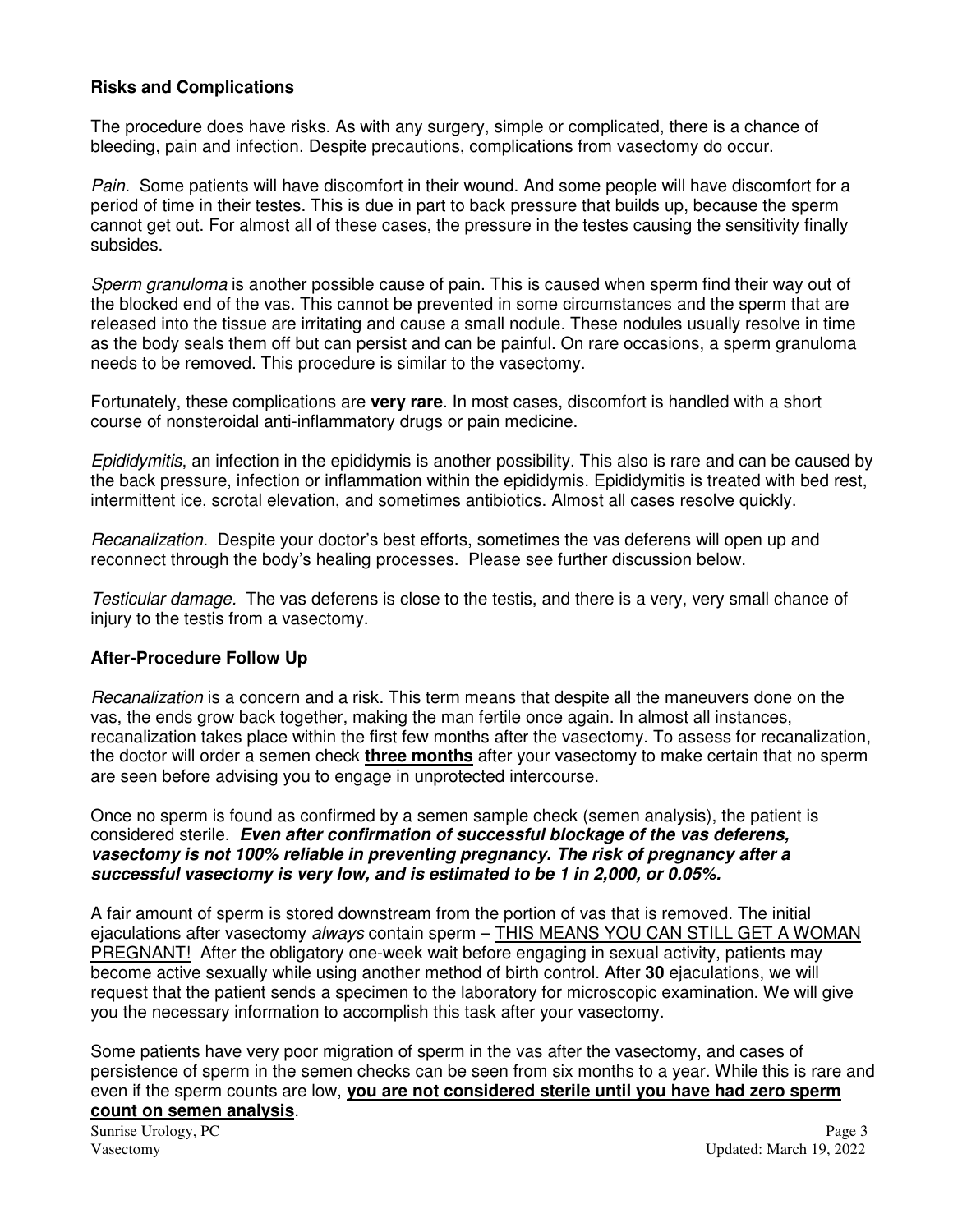If, after a prolonged period of follow up, sperm continue to persist in the semen checks, particularly sperm that are active, the doctor may decide that recanalization has occurred. While this occurs in only a very small percentage of patients, it does necessitate a repeat vasectomy.

The semen specimens that are needed for your sperm checks do not have to be fresh. Sperm motility, or action, is not routinely checked. Any dead sperm are viewed as having had the potential to start a pregnancy.

Semen specimens should be placed in a container that the doctor gives you. The container does not have to be refrigerated and can be taken **directly to the lab**. **You will not be asked to bring to or provide a semen sample in our office**.

## **Long-Term Effects**

Another potential complication of vasectomy is the long-term effect of the procedure.

Controversies have existed for years about the possible side effects associated with vasectomy. Large studies have been done throughout the country looking at groups of patients who have had and have not had vasectomy. Almost all of these studies have shown absolutely **no difference** in any medical problems. In 2015, the American Urologic Association's Vasectomy Guideline specifically stated that **vasectomy is not a risk factor for prostate cancer or testicular cancer**.

#### **Tips**

- Discuss birth control options with your health provider and with your partner.
- Vasectomy is considered a **permanent** method of birth control. Do not have a vasectomy if you might want to produce children in the future.
- Vasectomy is an effective method of birth control. However, it does not offer any protection from HIV/AIDS or other sexually transmitted diseases.
- You are **not** considered **sterile** until a semen check (semen analysis) shows no sperm is present.
- After vasectomy, you should notice:
	- **No difference** in your ability to perform sexually regarding erections, orgasm, or ejaculation.
	- **No difference** in the amount of semen that comes out after ejaculation (emission).
	- **No difference** in sexual drive (libido)
	- **No change** in your male hormone levels (testosterone)
	- **No difference** in your ability to pee (urinate).
- There are **no sutures** that will need to be removed after vasectomy.
- There are **no metal clips** used during vasectomy.
- Full recovery from the procedure is usually **within 7 days**.

**Once signed, the vasectomy consent is valid for 90 days if the procedure is done in the office, and 30 days if the procedure is done in the OR. The patient will need to schedule a pre-operative evaluation and sign a new consent after the consent expires.**

**By my signature, I acknowledge receipt of this document and that I understand the information above.** 

**\_\_\_\_\_\_\_\_\_\_\_\_\_\_\_\_\_\_\_\_\_\_\_\_\_\_\_\_\_\_\_\_\_\_\_\_\_\_\_\_\_\_\_\_ \_\_\_\_\_\_\_\_\_\_\_\_\_\_\_ Signature of Patient or Legally Responsible Person Date**